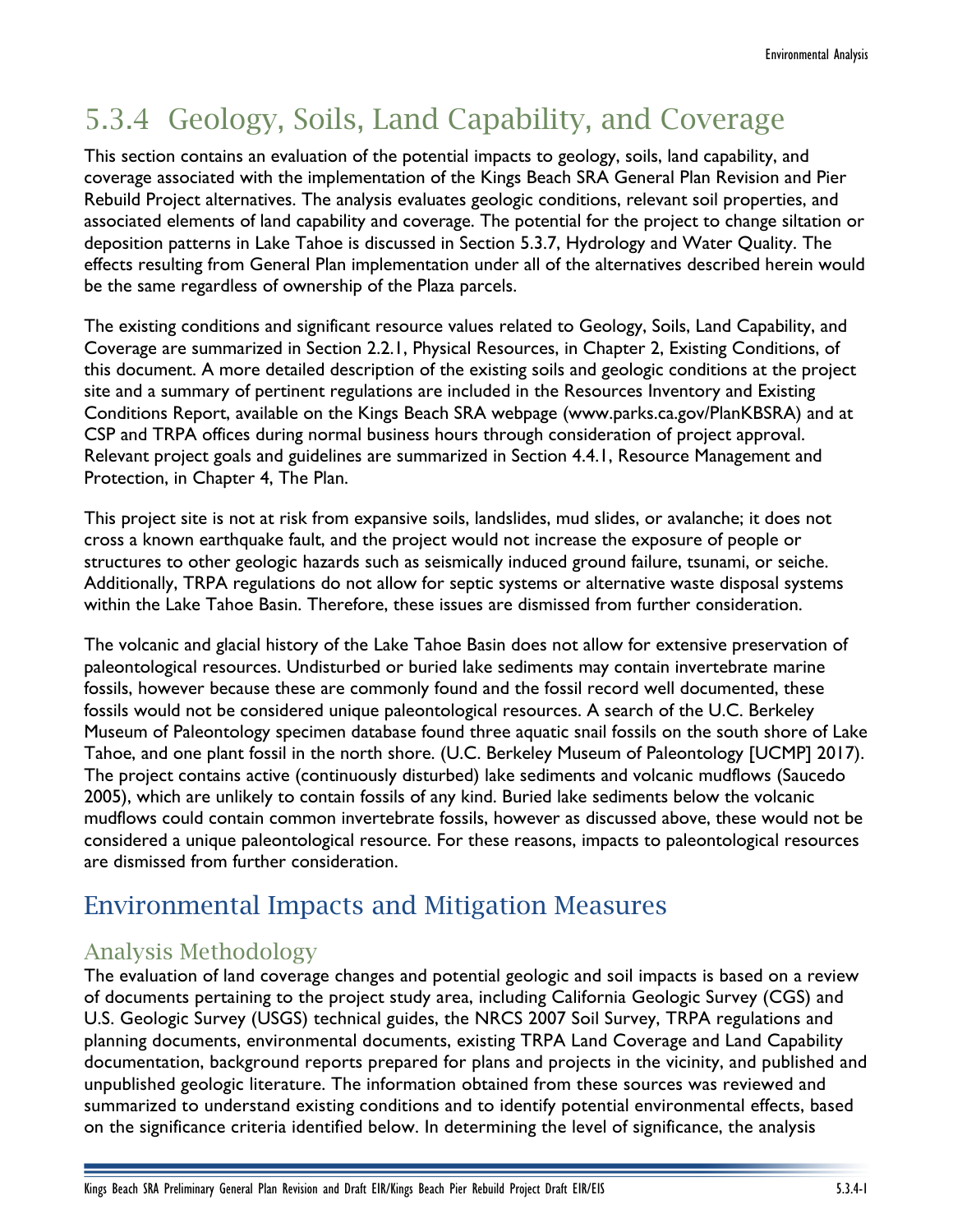assumes that the proposed project would comply with relevant, federal, state, and local laws, regulations, and ordinances.

Potential soil and geologic effects associated with the project alternatives can be classified as temporary or permanent. Temporary impacts generally include effects associated with construction activities, such as ground disturbance and short-term increases in turbidity. Permanent impacts would be associated with proposed facilities, such as new impervious land coverage and deep soil and geologic disturbance.

# Significance Criteria

Significance criteria for determining impacts to geology, soils, land capability, and coverage are summarized below.

# CEQA Criteria

Based on Appendix G of the State CEQA Guidelines, impacts to geology, soils, land capability, and coverage would be significant if the project would:

- result in substantial soil erosion or the loss of topsoil, or
- expose people or structures to potential substantial adverse effects, including the risk of loss, injury, or death involving: rupture of a known earthquake fault, strong seismic ground shaking, seismic-related ground failure, including liquefaction, or landslides.

# TRPA Criteria

The TRPA Initial Environmental Checklist was used to develop significance criteria to evaluate the geology, soils, land capability, and coverage impacts of the alternatives. Impacts would be significant if the project would:

- compact or cover soil with impervious surfaces beyond the limits allowed by the land capability districts,
- change the topography or ground relief features in a manner inconsistent with the natural surrounding conditions, or
- substantially change undisturbed soil or native geologic substructures.

# Environmental Impacts

# Impact 5.3.4-1: Create compaction or land coverage beyond TRPA limits

Land coverage at KBSRA currently exceeds TRPA limits, however coverage mitigation is completed in accordance with TRPA Code Section 30.6 as new projects move through the TRPA permitting process. Under the 1980 General Plan currently in force, no future projects would be allowed to create compaction or land coverage beyond TRPA limits. Therefore, there would be **no** impact with regard to coverage from Alternative 1 and the site would remain overcovered. The action alternatives would all comply with TRPA land coverage regulations and would reduce total coverage at KBSRA relative to existing conditions. The shared-use path in Alternatives 2, 3, and 4 would be exempt from land coverage calculations (TRPA Code Section 30.4.6.D.3). Alternative 2 would create the largest overall reduction in regulated coverage, and Alternative 3 would result in the smallest reduction. Because all alternatives would comply with coverage requirements, implementation of Alternatives 2, 3, and 4 would result in a **less-than-significant** impact on land coverage.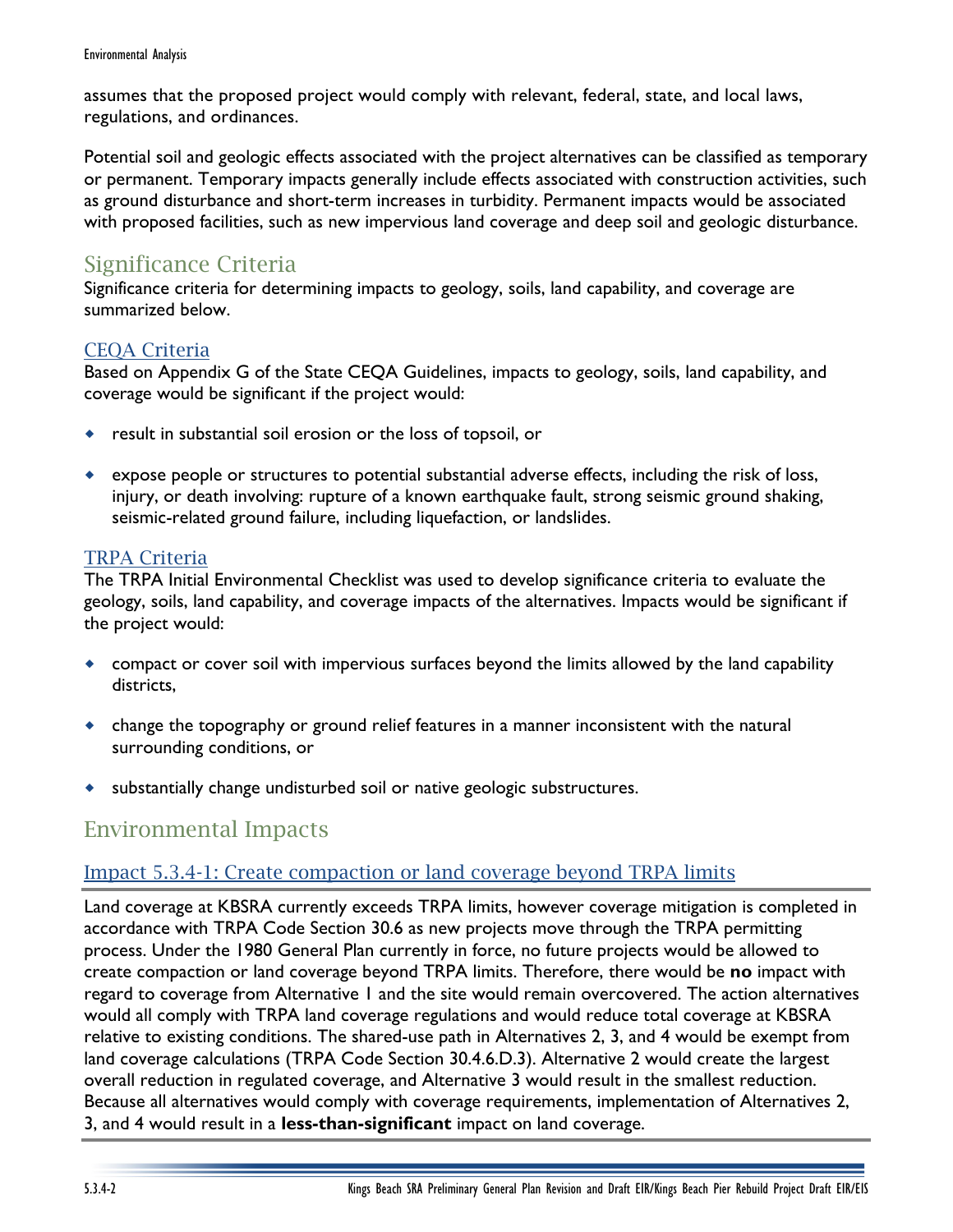For coverage purposes, the land-based portions of the existing pier, the proposed eastern pier, and other pier alternatives are included in the coverage analysis for the General Plan revision. Land coverage is not calculated below the high-water mark of Lake Tahoe. Prior to approval of the project, coverage calculations for the pier rebuild project would be submitted to TRPA for review consistent with the CSP Special Project Requirements (Section 4.7, CSP Standard and Special Project Requirements); if the project is approved and the EIR/EIS is certified, a TRPA permit would be issued at that time. For this reason, the pier rebuild component of Alternatives 2, 3, and 4 would have **lessthan-significant** impact relative to the creation or compaction of land coverage as it is managed by TRPA. The Alternative 1 is the no project alternative and would have **no impact** on land coverage.

# Alternative 1: No Project

#### General Plan Revision

Alternative 1 is the no-project alternative. Land coverage within KBSRA currently exceeds the maximum allowable coverage in all land capability districts (LCDs). Some of the excess coverage has already been mitigated as part of past development at the park, including the existing restroom buildings. The exact amount of excess coverage (taking into consideration the legally existing land coverage and previously mitigated excess coverage) would be determined during the TRPA permitting process. Under the existing General Plan, future projects would not be able to add additional coverage and may be required to mitigate excess coverage consistent with TRPA Code Section 30.6. For reference, Table 5.3.4-1 provides an overview of coverage for Alternative 1 and a comparison of excess coverage with other alternatives.

| <b>Table 5.3.4-1</b><br><b>KBSRA Land Coverage Summary by Alternative</b> |                        |                                      |                                             |                                              |                                    |                                                  |                              |                                                  |                             |                                                         |                              |                                                  |
|---------------------------------------------------------------------------|------------------------|--------------------------------------|---------------------------------------------|----------------------------------------------|------------------------------------|--------------------------------------------------|------------------------------|--------------------------------------------------|-----------------------------|---------------------------------------------------------|------------------------------|--------------------------------------------------|
|                                                                           |                        | <b>Base</b>                          |                                             | Maximum                                      | Alternative I                      |                                                  | Alternative 2                |                                                  | Alternative 3               |                                                         | Alternative 4                |                                                  |
| Land<br>Coverage<br><b>District</b>                                       | Project<br>Area<br>(s) | Allowable<br>Land<br>Coverage<br>(%) | <b>Base</b><br>Allowable<br>Coverage<br>(s) | Allowable<br>Transferred<br>Coverage<br>(sf) | <b>Existing</b><br>Coverage<br>(s) | Excess<br>Coverage<br>(existing<br>minus max sf) | Proposed<br>Coverage<br>(sf) | Excess<br>Coverage<br>(proposed<br>minus max sf) | Proposed<br>Coverage<br>(s) | <b>Excess</b><br>Coverage<br>(proposed<br>minus max sf) | Proposed<br>Coverage<br>(sf) | Excess<br>Coverage<br>(proposed<br>minus max sf) |
| 1b                                                                        | 136,764                | $1\%$                                | 1,368                                       | .368                                         | 4,660                              | 3,292                                            | 3.912                        | 2,544                                            | 3,985                       | 2,617                                                   | 3.761                        | 2,393                                            |
| 3                                                                         | 13,376                 | 5%                                   | 669                                         | 669                                          | 2,080                              | 1,411                                            | 1,064                        | 395                                              | 868                         | 199                                                     | 650                          | -19                                              |
| 5                                                                         | 291,350                | 25%                                  | 72,837                                      | 148,756                                      | 151,431                            | 2,675                                            | 126,602                      | $-22,154$                                        | 142,748                     | $-6.008$                                                | 133,174                      | $-15,582$                                        |
| Total                                                                     | 441,490                | $\overline{\phantom{a}}$             | 74,874                                      | 150,793                                      | 158,171                            | 7,378                                            | 131,578                      | $-19,215$                                        | 147,601                     | $-3,192$                                                | 137,585                      | $-13,208$                                        |

<sup>1</sup> Approximately 15,405 square feet (sf) of the project site is within the Kings Beach Town Center and located more than 300 feet from Lake Tahoe and would therefore have a maximum allowable coverage of 70 percent (TRPA Code Section 30.4.B.2.1).

Source: KB Foster 2002, JWA Consulting Engineers 1994, DBW 2003, compiled by Ascent in 2017

Alternative 1 is a continuation of existing conditions under the current General Plan. Although land coverage currently exceeds TRPA limits, coverage mitigation has been implemented through individual projects on the site. Any future projects at KBSRA would be required to mitigate the excess coverage in compliance with TRPA Code. Therefore, Alternative 1 would not result in the creation of new land coverage beyond TRPA limits and there would be **no impact**.

#### Pier Rebuild Project

For coverage purposes, the land-based portions of the existing pier is included in the coverage analysis for the existing General Plan revision. Land coverage is not calculated below the high-water mark of Lake Tahoe. For this reason, Alternative 1, the no project alternative, would have **no impact** related to the creation of compaction or land coverage.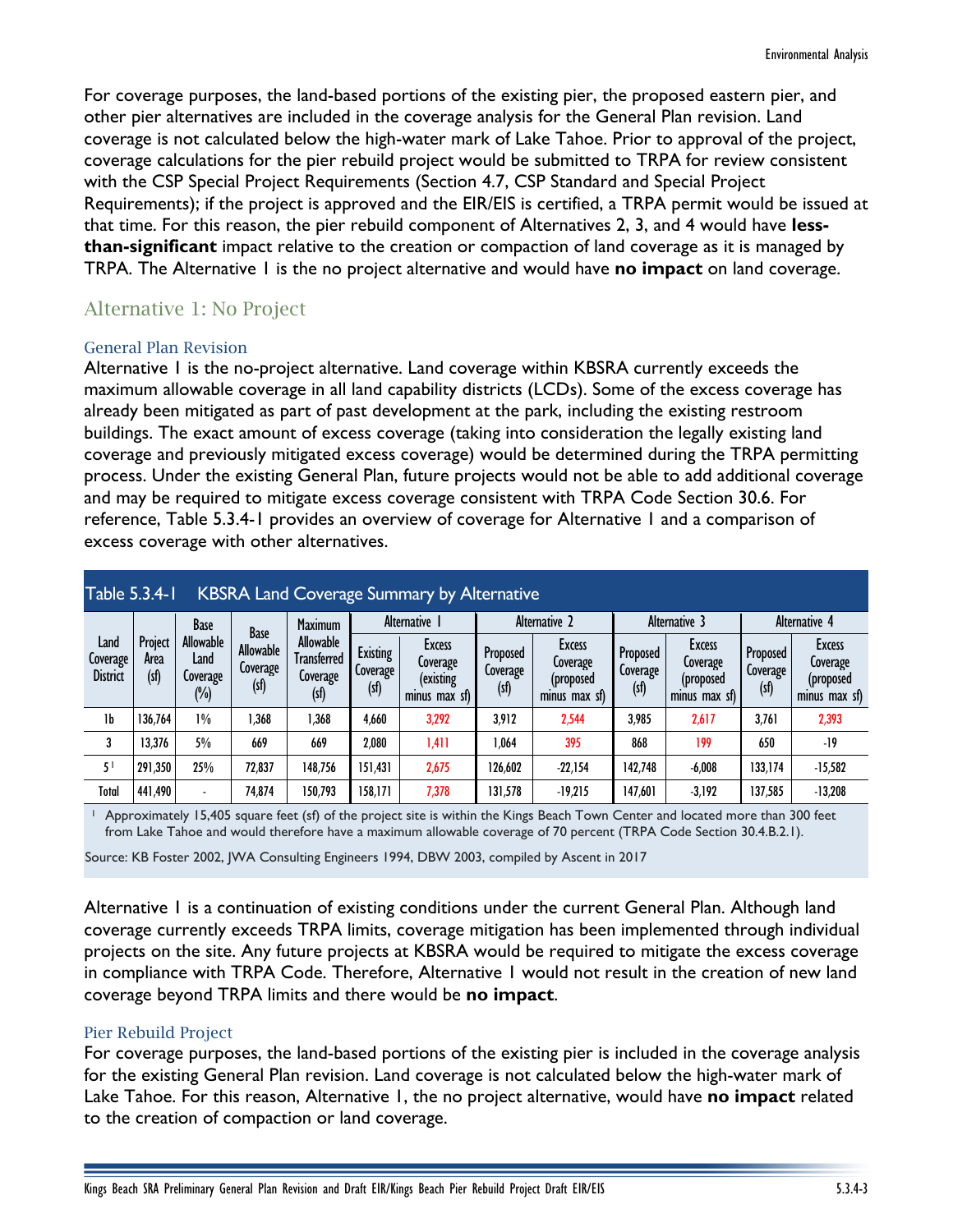# Alternative 2: Eastern Pier Alternative (Proposed Project)

#### General Plan Revision

When compared to Alternative 1 (existing conditions), the Alternative 2 General Plan revision would decrease regulated land coverage in LCD 1b by 748 square feet and by 1,016 square feet in LCD 3. In LCD 5, which covers most of the project site, Alternative 2 would reduce coverage by 24,829 square feet when compared to Alternative 1, or existing conditions. A small amount of the proposed coverage (such as additional width in restrooms and wheelchair accessible ramps) would be created by compliance with the Americans with Disabilities Act (ADA). As described in TRPA Code Section 30.4.6.C, impervious areas created to meet ADA standards are not subject to TRPA land coverage calculations (with the exception of coverage associated with vehicular use, such as parking spaces). During final design, ADA compliance areas would be identified and coverage numbers would be adjusted accordingly.

In addition to regulated coverage, Alternative 2 would include the construction of a non-motorized public trail (i.e., the shared-use path or waterfront promenade). This path is part of the implementation element of the Placer County Tahoe Basin Area Plan and is a component of the planned shared-use path network connecting the North Tahoe communities. In accordance with TRPA Code Section 30.4.6.D.3, non-motorized public trails are exempt from the calculation of land coverage, subject to siting and design requirements. Specifically, these design requirements call for minimization of disturbance to low capability lands (LCDs 1a, 1b, 1c, 2, and 3). KBSRA lies between the Kings Beach urban core and Lake Tahoe. The high capability land within the park is dedicated to parking areas, facilities, and stormwater infiltration areas. The proposed path cannot avoid all disturbance in low capability lands without affecting parking spaces, recreation or administrative facilities, or stormwater management infrastructure. Furthermore, the proposed path would be a combination promenade and sand wall which would assist with sand management in the park. For the sand wall to be effective, it must be located where it can intercept windblown sand before it reaches the parking areas and becomes unusable. Finally, the proposed path alignment would minimize disturbance to low capability lands by incorporating existing paved areas where possible. This would reduce the amount new impervious surface by more than 25 percent. The area of new impervious surface created by the proposed path is shown in Table 5.3.4-2, Alternative 2 Land Coverage Detail.

| Table 5.3.4-2 Alternative 2 Land Coverage Detail |                           |                             |                                                                     |                                                          |                                         |                                                                            |                                                          |  |
|--------------------------------------------------|---------------------------|-----------------------------|---------------------------------------------------------------------|----------------------------------------------------------|-----------------------------------------|----------------------------------------------------------------------------|----------------------------------------------------------|--|
| LCD                                              | Alternative 1             |                             | Alternative 2 with Traditional Lawn Area (sf)                       |                                                          | Alternative 2 with Artificial Turf (sf) |                                                                            |                                                          |  |
|                                                  | Existing<br>Coverage (sf) | Proposed<br>Impervious Area | New Impervious Area<br>Exempt from Coverage<br>(Non-motorized Path) | Net Change in<br>Coverage (Compared<br>to Alternative 1) | Proposed<br>Impervious Area             | New Impervious Area<br><b>Exempt from Coverage</b><br>(Non-motorized Path) | Net Change in<br>Coverage (Compared<br>to Alternative 1) |  |
| Ib                                               | 4,660                     | 15,998                      | 12,086                                                              | -748                                                     | 16, 130                                 | 12,086                                                                     | $-616$                                                   |  |
|                                                  | 2,080                     | 2,122                       | 1,058                                                               | $-1,016$                                                 | 2,122                                   | 1,058                                                                      | $-1,016$                                                 |  |
| 5                                                | 151,431                   | 132,480                     | 5878                                                                | $-24,829$                                                | 147, 153                                | 5878                                                                       | $-10,156$                                                |  |
| Total                                            | 158,172                   | 150,600                     | 19,022                                                              | $-26,593$                                                | 165,405                                 | 19,022                                                                     | $-11,788$                                                |  |

<sup>1</sup> Excludes non-motorized path area, which is exempt from coverage calculations per TRPA Code Section 30.4.6.D.3. Source: Compiled by Ascent Environmental in 2017

Alternative 2 also includes a lawn area, which would include either traditional or artificial turf. Traditional turf would be exempt from TRPA coverage regulations. If artificial turf were implemented, the lawn area would be considered land coverage. Compared to traditional turf, this would increase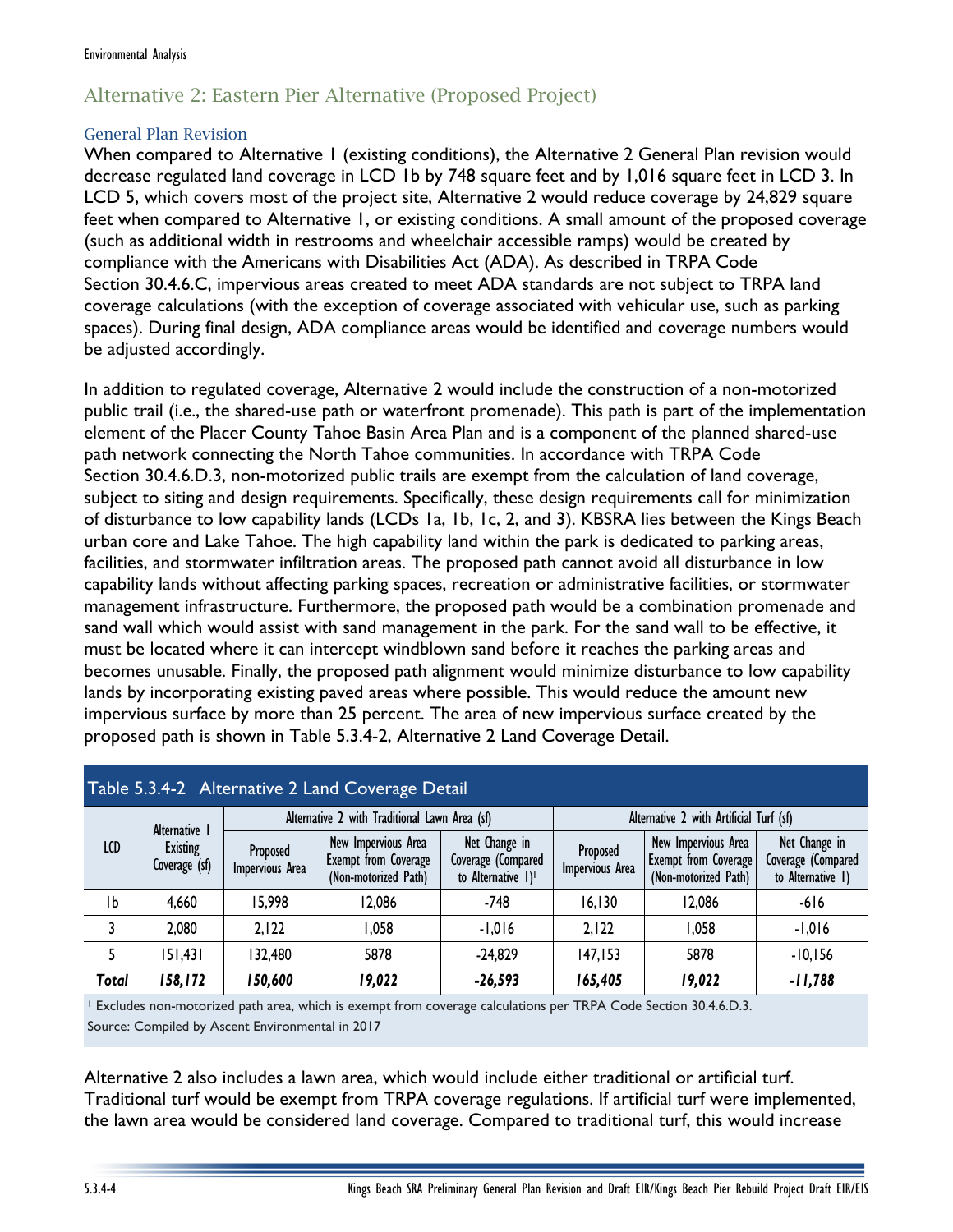the land coverage in LCD 1b by 131 square feet and in LCD 5 by 14,648 square feet. Overall, compared with Alternative 1, Alternative 2 with the use of artificial turf would reduce coverage by 616 square feet in LCD 1b, by 1,016 square feet in LCD 3, and by 10,156 square feet in LCD 5. Table 5.3.4-2 provides coverage reduction details for Alternative 2.

With either turf option, the proposed land coverage in LCD 5 for Alternative 2 would be below the maximum allowed transferred coverage and would be a reduction in coverage compared to existing conditions. Because of the coverage exemption for non-motorized paths, regulated coverage would also decrease in LCDs 1b and 3. During the TRPA permit review process, the project would be reviewed to determine whether land coverage mitigation fees have been paid for the excess coverage on-site and what additional fees, if any, are required.

Implementation of Alternative 2 would result in a decrease in TRPA-regulated coverage within all LCDs on the project site. The project would meet all TRPA requirements for coverage management, resource protection, and land coverage mitigation. For these reasons, Alternative 2 would have a **lessthan-significant** impact related to the creation of compaction or land coverage.

#### Pier Rebuild Project

For coverage purposes, the land-based portions of the existing and the proposed eastern pier are included in the coverage analysis for the General Plan revision. Land coverage is not calculated below the high-water mark of Lake Tahoe. Prior to approval of the project, coverage calculations for the pier rebuild project would be submitted to TRPA for review. If the project is approved and the EIR/EIS is certified, a TRPA permit would be issued at that time. For these reasons, the Alternative 2 pier rebuild project would have a **less-than-significant** impact related to the creation of compaction or land coverage as it is managed by TRPA.

# Alternative 3: Central Pier Alternative

#### General Plan Revision

The Alternative 3 coverage impacts would be similar to those discussed above for Alternative 2. Alternative 3 would create slightly larger coverage reductions in LCDs 1b and 3, and a smaller coverage reduction in LCD 5 when compared to Alternative 2 (see Table 5.3.4-3 for details). The proposed shared-use path, which is exempt from coverage calculations, would create 3,746 fewer square feet impervious area than the Alternative 2 path. This difference is because of minor variations in the path design and the amount of existing impervious surface within the path footprint.

| Table 5.3.4-3 Alternative 3 Land Coverage Detail |                        |                          |                                                                                                                                                      |                                                                    |  |  |  |  |
|--------------------------------------------------|------------------------|--------------------------|------------------------------------------------------------------------------------------------------------------------------------------------------|--------------------------------------------------------------------|--|--|--|--|
|                                                  | Alternative 1          | Alternative 3 (sf)       |                                                                                                                                                      |                                                                    |  |  |  |  |
| LCD                                              | Existing Coverage (sf) | Proposed Impervious Area | New Impervious Area Exempt from<br>Coverage (Non-motorized Path)<br>3,296<br>$-675$<br>$-1,212$<br>5,101<br>$-8,683$<br>6,879<br>$-10,570$<br>15,276 | Net Change in Coverage<br>(Compared to Alternative 1) <sup>1</sup> |  |  |  |  |
| Тb                                               | 4,660                  | 7,281                    |                                                                                                                                                      |                                                                    |  |  |  |  |
|                                                  | 2,080                  | 5,969                    |                                                                                                                                                      |                                                                    |  |  |  |  |
|                                                  | 151,431                | 149,627                  |                                                                                                                                                      |                                                                    |  |  |  |  |
| Total                                            | 158,172                | 162,877                  |                                                                                                                                                      |                                                                    |  |  |  |  |

<sup>1</sup> Excludes non-motorized path area, which is exempt from coverage calculations per TRPA Code Section 30.4.6.D.3. Source: Compiled by Ascent Environmental in 2017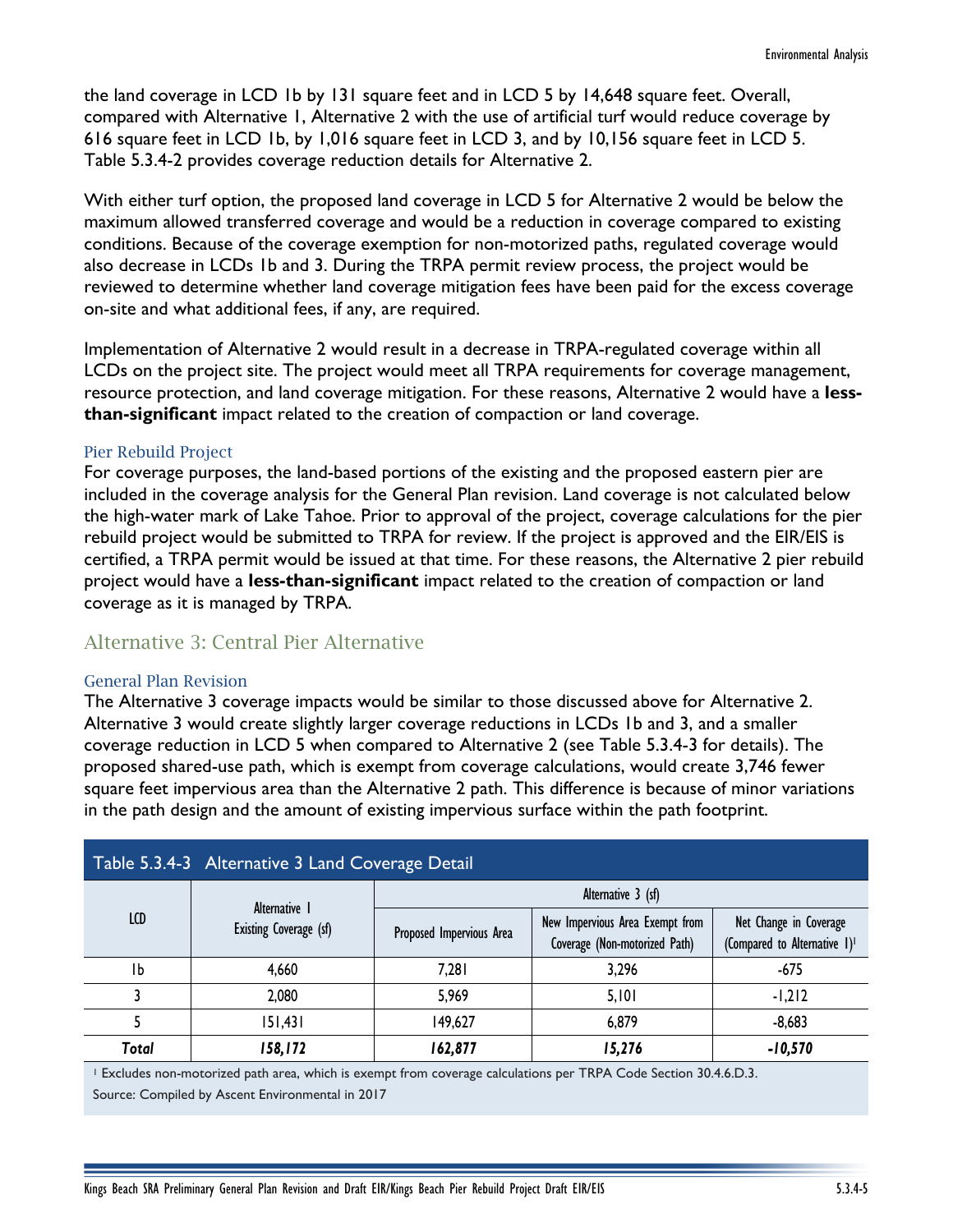Implementation of Alternative 3 would reduce TRPA-regulated coverage within LCDs 1b, 3, and 5. The project would meet all TRPA requirements for coverage management, resource protection, and land coverage mitigation. For these reasons, Alternative 3 would have a **less-than-significant** impact related to the creation of compaction or land coverage.

#### Pier Rebuild Project

For coverage purposes, the land-based portions of the existing and central pier are included in the coverage analysis for the General Plan revision. Land coverage is not calculated below the high-water mark of Lake Tahoe. If the project is approved, coverage calculations for the pier rebuild project would be submitted to TRPA review and approval prior to permit issuance. For these reasons, the Alternative 3 pier rebuild project would have a **less-than-significant** impact related to the creation of compaction or land coverage as it is managed by TRPA.

# Alternative 4: Western Pier Alternative

#### General Plan Revision

Alternative 4 coverage impacts would be similar to those discussed above for Alternative 2. Of the three action alternatives, Alternative 4 would create the largest coverage reductions in LCDs 1b and 3, but coverage reductions in LCD 5 would be slightly less than those projected for Alternative 2 (Table 5.3.4-4 for details). The proposed shared-use path, which is exempt from coverage calculations, would create 2,274 fewer square feet of new impervious area than the Alternative 2 path.

Implementation of Alternative 4 would result in a reduction in TRPA-regulated coverage within LCDs 1b, 3, and 5. The project would meet all TRPA requirements for coverage management, resource protection, and land coverage mitigation. For these reasons, Alternative 4 would have a **less-thansignificant** impact related to the creation of compaction or land coverage.

| Table 5.3.4-4 Alternative 4 Land Coverage Detail |                                                   |                             |                                                                                |                           |                                         |                                                                         |                                                                       |  |
|--------------------------------------------------|---------------------------------------------------|-----------------------------|--------------------------------------------------------------------------------|---------------------------|-----------------------------------------|-------------------------------------------------------------------------|-----------------------------------------------------------------------|--|
|                                                  | Alternative 1<br><b>Existing</b><br>Coverage (sf) |                             | Alternative 4 with Traditional Lawn Area (sf)                                  |                           | Alternative 4 with Artificial Turf (sf) |                                                                         |                                                                       |  |
| LCD                                              |                                                   | Proposed<br>Impervious Area | <b>New Impervious</b><br>Area Exempt from<br>Coverage (Non-<br>motorized Path) | Net Change in<br>Coverage | Proposed<br>Impervious Area             | New Impervious<br>Area Exempt from<br>Coverage (Non-<br>motorized Path) | Net Change in<br>Coverage (Compared<br>to Alternative 1) <sup>1</sup> |  |
| Ib                                               | 4,660                                             | 9,547                       | 5,786                                                                          | $-899$                    | 9,547                                   | 5,786                                                                   | $-899$                                                                |  |
| 3                                                | 2,080                                             | 798                         | 148                                                                            | $-1,430$                  | 798                                     | 148                                                                     | $-1,430$                                                              |  |
| 5                                                | 151,431                                           | 143,988                     | 10,814                                                                         | $-18,257$                 | 152,741                                 | 10,814                                                                  | $-9,504$                                                              |  |
| <b>Total</b>                                     | 158,172                                           | 154,333                     | 16,748                                                                         | $-20,586$                 | 163,086                                 | 16,748                                                                  | $-11,833$                                                             |  |

<sup>1</sup> Excludes non-motorized path area which is exempt from coverage calculations per TRPA Code Section 30.4.6.D.3.

Source: Compiled by Ascent Environmental in 2017

### Pier Rebuild Project

For coverage purposes, the land-based portions of the existing and the western pier are included in the coverage analysis for the General Plan revision. Land coverage is not calculated below the high-water mark of Lake Tahoe. If the project is approved, coverage calculations for the pier rebuild project would be submitted to TRPA review and approval prior to permit issuance. For these reasons, the Alternative 4 pier rebuild project would have a **less-than-significant** impact related to the creation of compaction or land coverage as it is managed by TRPA.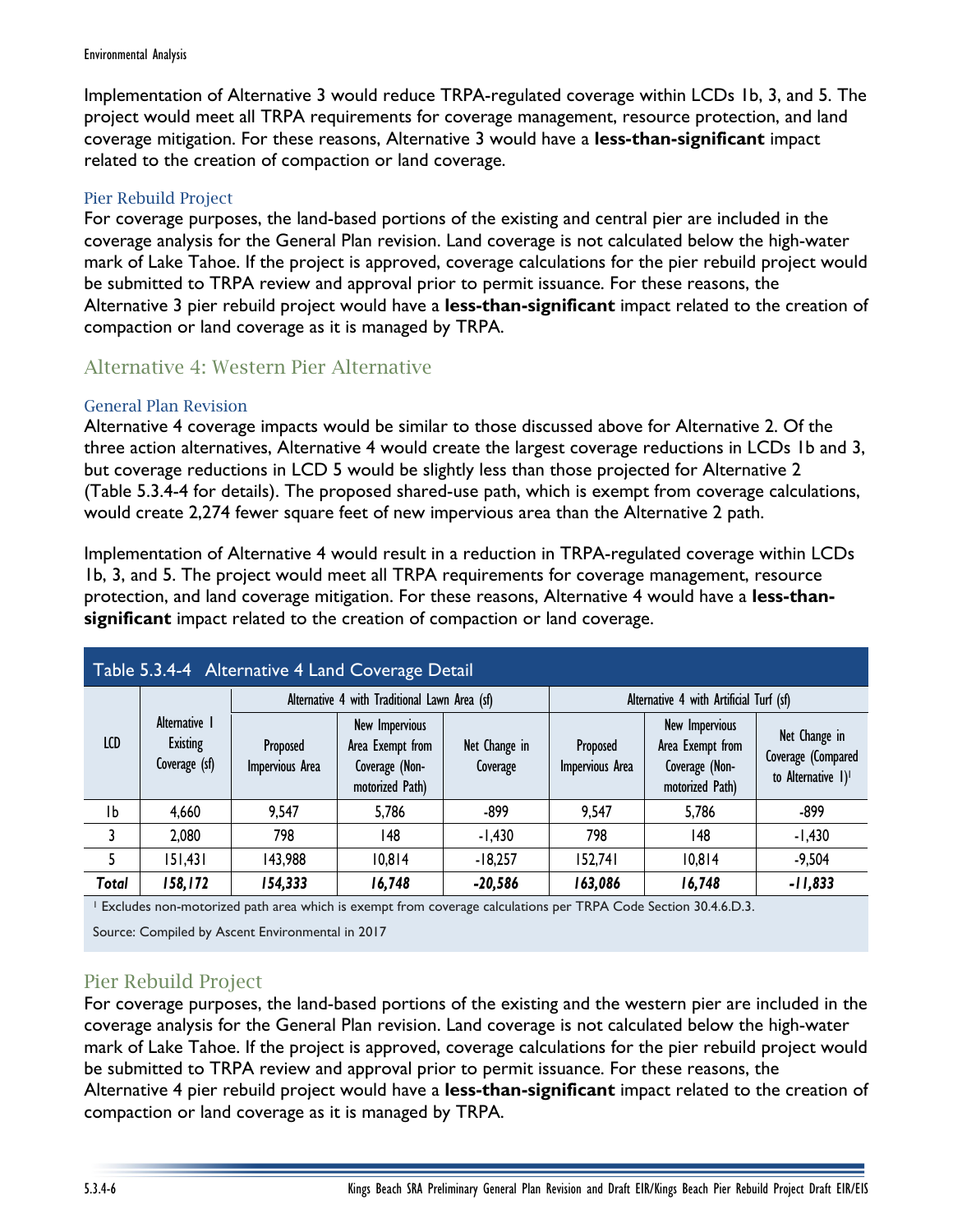#### Mitigation Measures

No mitigation measures are required.

## Impact 5.3.4-2: Potential for substantial erosion or loss of topsoil

The General Plan revision associated with Alternatives 2, 3, and 4 would encourage recreational improvements that would result in ground disturbance. However, the potential for increased erosion resulting from future projects implemented under the General Plan revision would be minimized through compliance with the stringent TRPA and Lahontan RWQCB code requirements and permit conditions. For this reason, implementation of Alternatives 2, 3, and 4 would have a **less-thansignificant** impact related to increased soil erosion or loss of topsoil. Alternative 1 is the no-action alternative and would have **no impact** related to erosion or loss of topsoil.

The potential for changes to lake sediments stemming from the pier component associated with Alternative 1, 2, 3, and 4 is discussed in Section 5.3.7, Hydrology and Water Quality.

## Alternative 1: No Project

#### General Plan Revision

Alternative 1 is the no-project alternative and, as such, would not result in any changes to existing development with KBSRA or change the potential for soil erosion. Therefore, Alternative 1 would have **no impact** related to soil erosion or loss of topsoil.

#### Pier Rebuild Project

The land-based portions of the existing and proposed piers are included in the soil erosion analysis for the General Plan revision and the project. For a discussion of potential changes to sediment deposition lakeward of the high-water line, see Impact 5.3.7-2 in Section 5.3.7, Hydrology and Water Quality.

### Alternative 2: Eastern Pier Alternative (Proposed Project)

#### General Plan Revision

The proposed General Plan contemplates the future redevelopment of KBSRA including new restrooms, pavilions, an administrative office, a waterfront promenade, reorganized parking, and relocated or expanded recreation amenities. These improvements would require ground disturbance during the demolition of existing structures and construction of new facilities and amenities. Exposed soils could be subject to wind and water erosion which could carry sediment into Lake Tahoe. The General Plan revision also includes a sand wall (placed roughly 150 feet inland of the Lake Tahoe high water mark) which would reduce the amount of beach sand carried by on-shore winds into the parking area. Currently, materials from parking areas must be disposed of and cannot be used to replenish the beach. Sand that collects below the wall would be redistributed on the beach and would not accumulate to form a dune at the walls base. This feature would result in a small decrease in the amount of sand lost to wind erosion at KBSRA.

The three soil map units within the project site have an erosion hazard rating of "slight," indicating that erosion is unlikely under ordinary conditions (NRCS 2007). The potential for erosion would be further reduced through the protective regulations included in TRPA and Lahontan RWQCB code requirements and permit conditions.

Future projects implemented under the Alternative 2 General Plan revision would be required to comply with Chapters 33 and 60 through 68 of the TRPA Code. These requirements include the installation of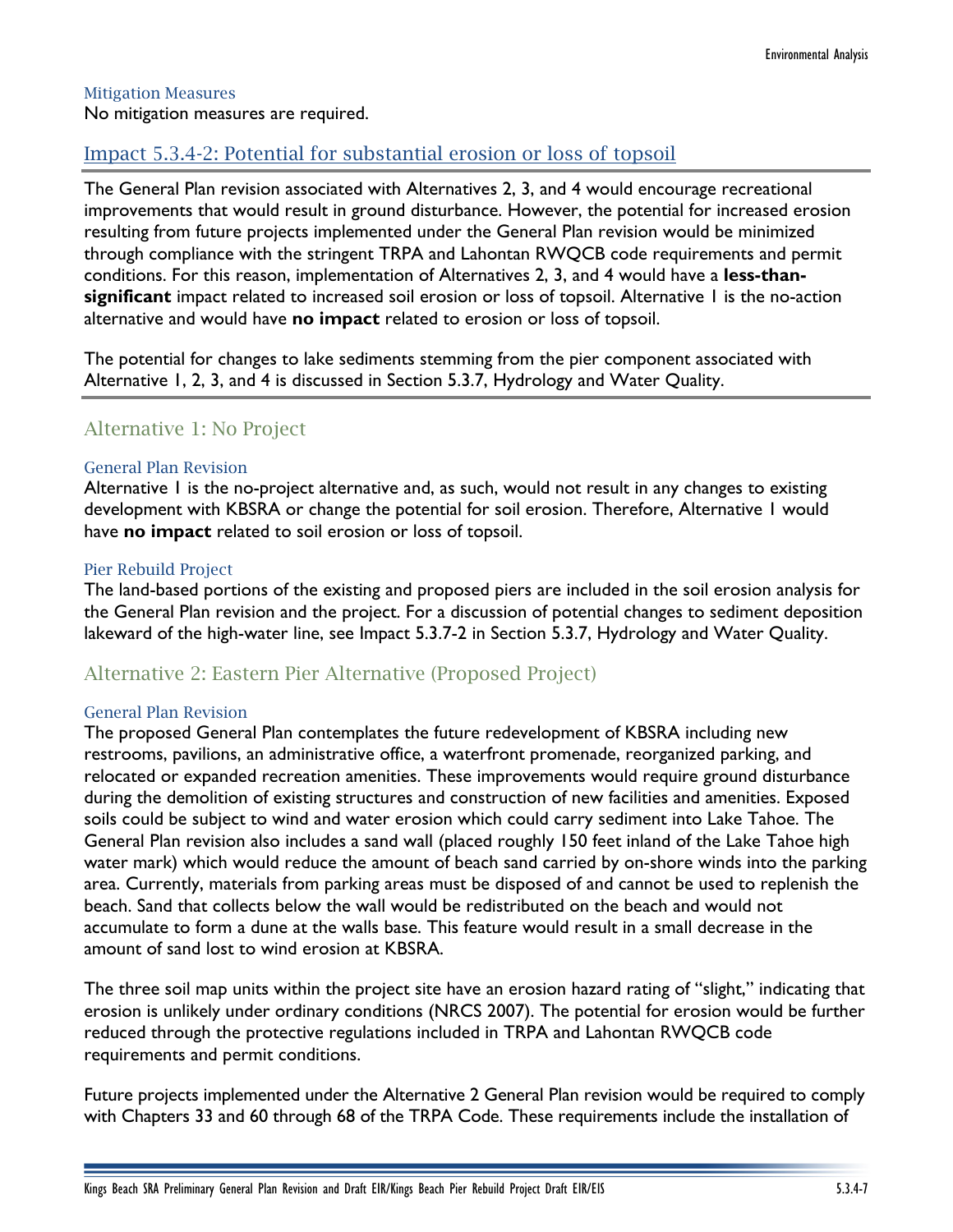#### Environmental Analysis

best management practices (BMPs) for all projects, as specified in Section 60.4 of the TRPA Code. Temporary BMPs which comply with the TRPA *Handbook of Best Management Practices* must be implemented on construction sites and maintained throughout the construction period until winterization, and permanent BMPs must be installed once construction has been finalized. Improvement plans are submitted for review and approval to ensure conformance with TRPA rules, regulations, and ordinances as part of standard conditions of approval.

In addition, Lahontan RWQCB requires all construction projects that disturb more than one acre to prepare a Storm Water Pollution Prevention Plan (SWPPP) that includes a site-specific Construction Site Monitoring and Reporting Plan (CSMRP) pursuant to the National Pollution Discharge Elimination System (NPDES) 2011 Tahoe Construction Stormwater permit. Project SWPPPs are required to describe the site, construction activities, proposed erosion and sediment controls, means of waste disposal, maintenance requirements for temporary BMPs, and management controls related to stormwater. Temporary BMPs to protect water quality would be required during all site development activities. Water quality controls outlined in a SWPPP would be required to be consistent with or more stringent than TRPA requirements. Controls would be required to ensure that runoff quality meets or surpasses TRPA water quality objectives and the federal and state antidegradation policies, remains within the TRPA and Lahontan RWQCB discharge limits to surface water and groundwater sources, and maintains beneficial uses of Lake Tahoe. Stormwater quality sampling and reporting requirements outlined as a Construction Site Monitoring and Reporting Plan are also part of the SWPPP.

Although the Alternative 2 General Plan revision would encourage recreation improvements that would result in ground disturbance, the potential for increased erosion resulting from implementation of future projects under the General Plan revision would be minimized through compliance with TRPA and Lahontan RWQCB protective code requirements and permit conditions. For this reason, implementation of Alternative 2 would have a **less-than-significant** impact related to increased soil erosion and loss of topsoil.

#### Pier Rebuild Project

The land-based portions of the existing and proposed piers are included in the soil erosion analysis for the General Plan revision. For a discussion of potential changes to sediment deposition lakeward of the high-water line, see Impact 5.3.7-2 in Section 5.3.7, Hydrology and Water Quality.

# Alternative 3: Central Pier Alternative

#### General Plan Revision

The potential risk of increased erosion or loss of topsoil for Alternative 3 is the same as discussed for Alternative 2 above. Although the Alternative 3 General Plan revision would encourage recreational improvements resulting in ground disturbance, the potential for increased erosion resulting from future projects would be minimized through compliance with the stringent TRPA and Lahontan RWQCB protective code requirements and permit conditions. For this reason, implementation of Alternative 3 would have a **less-than-significant** impact related to increased soil erosion and loss of topsoil.

#### Pier Rebuild Project

The land-based portions of the existing and proposed piers are included in the soil erosion analysis for the General Plan revision. For a discussion of potential changes to sediment deposition lakeward of the high-water line, see Impact 5.3.7-2 in Section 5.3.7, Hydrology and Water Quality.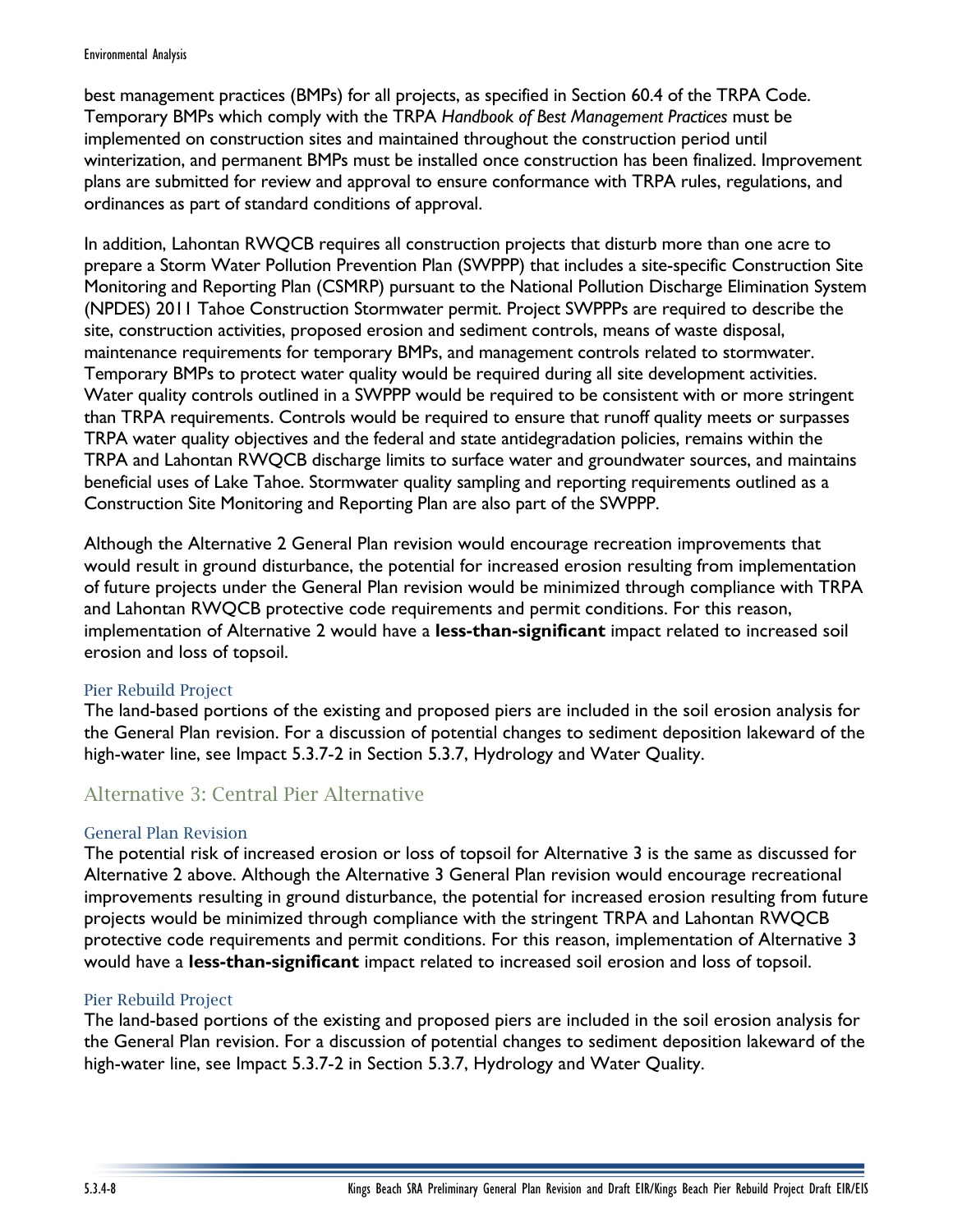# Alternative 4: Western Pier Alternative

#### General Plan Revision

The potential risk of increased erosion or loss of topsoil for Alternative 4 is the same as discussed for Alternative 2 above. Although the Alternative 4 General Plan revision would encourage recreational improvements resulting in ground disturbance, the potential for increased erosion resulting from future projects would be minimized through compliance with the stringent TRPA and Lahontan RWQCB code requirements and permit conditions. For this reason, implementation of Alternative 4 would have a **less-than-significant** impact related to increased soil erosion and loss of topsoil.

#### Pier Rebuild Project

The land-based portions of the existing and proposed piers are included in the soil erosion analysis for the General Plan revision. For a discussion of potential changes to sediment deposition lakeward of the high-water line, see Impact 5.3.7-2 in Section 5.3.7, Hydrology and Water Quality.

#### *Mitigation Measures*

No mitigation measures are required.

## Impact 5.3.4-3: Exposure to seismic and geologic hazards

KBSRA is located in a seismically-active area that could experience strong seismic shaking in the event of a large earthquake. The General Plan revision associated with Alternatives 2, 3, and 4 would modify the existing KBSRA development plan and to allow for the future construction of additional restroom facilities, pavilions, concession buildings, and an administrative building. These structures and their users could be susceptible to earthquake damage. The risk to people and structures would be reduced through compliance with the current seismic design requirements of the California Building Standards Code. For this reason, the potential for the General Plan revision for Alternatives 2, 3, and 4 to expose people and structures to seismic and geologic hazards would be a **less-than-significant** impact. Alternative 1 is the no project alternative and as such would have **no impact**.

Piers are resilient structures and are not likely to collapse during an earthquake (SGH 2014). Additionally, the pier rebuild component of Alternatives 2, 3, and 4 would not include a superstructure (pier mounted building) that could place users at risk during a large seismic event. Finally, as a publicly accessible pier, the proposed structure would be required to meet the ASCE standards for Seismic Design of Piers and Wharves. For these reasons, construction and operation of the pier under Alternatives 2, 3, and 4 would have a **less-than-significant** impact relative to exposure of people and structures to seismic and geologic hazards. The existing pier associated with Alternative 1 would be unchanged, and therefore, would not increase the exposure of people or structures to seismic and geologic hazards. There would **no impact** associated with Alternative 1.

# Alternative 1: No Project

#### General Plan Revision

Alternative 1 is the no project alternative. For this alternative no new structures would be built that could be damaged by seismic or geologic hazards or expose people to risk during seismic events. For this reason, Alternative 1 would have **no impact** on the exposure of people and structures to seismic or geologic hazards.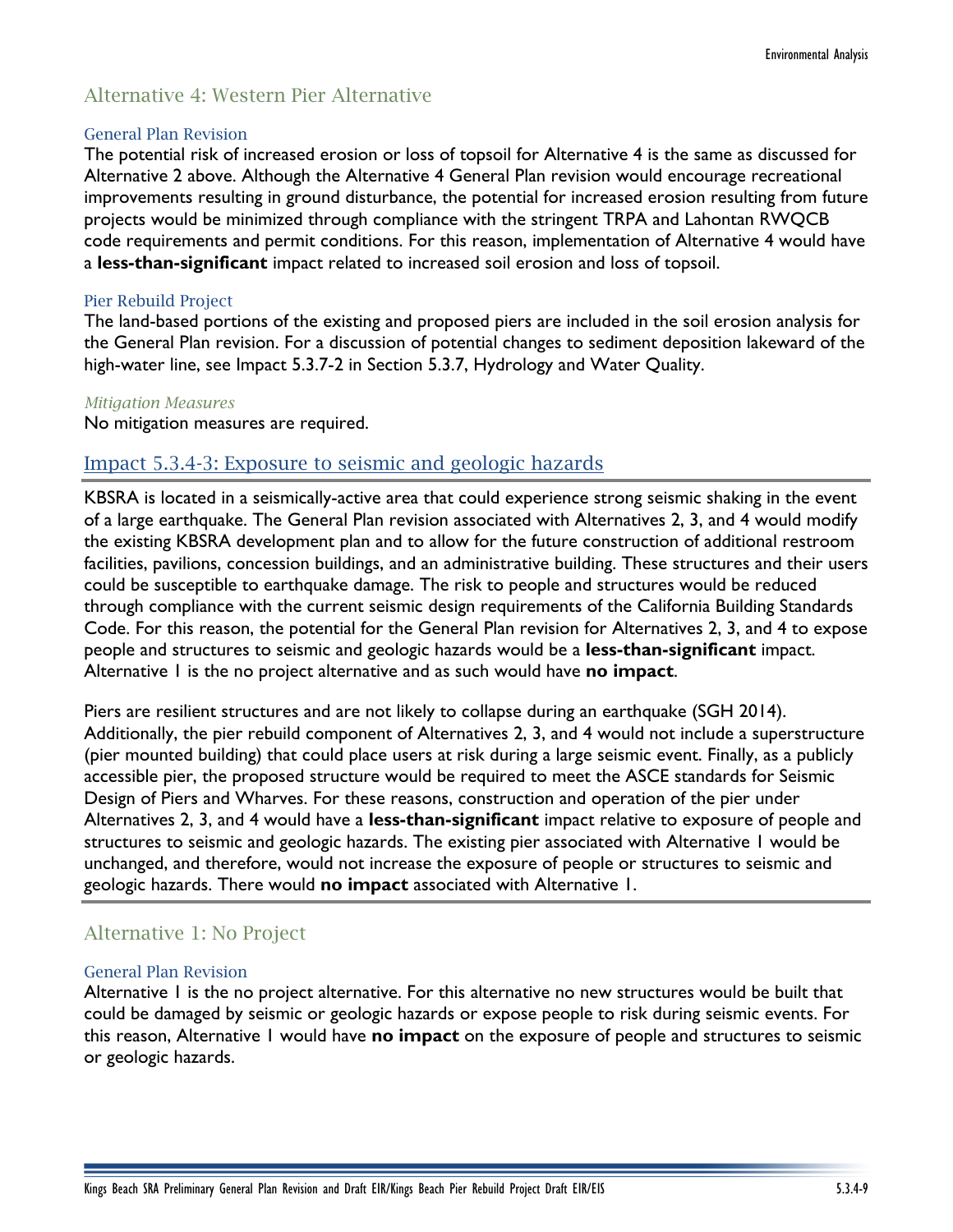#### Pier Rebuild Project

Under Alternative 1, the existing Kings Beach Pier would remain in place. Because no alterations would be made to the existing structure, there would be **no impact** on the exposure of people and structure to seismic or geologic hazards.

# Alternative 2: Eastern Pier Alternative (Proposed Project)

#### General Plan Revision

KBSRA is located in a seismically-active area which could experience strong seismic shaking in the event of a large earthquake. The proposed General Plan revision would modify the existing KBSRA development plan to allow for the future construction of additional restroom facilities, group pavilions, concession buildings, and an administrative building. These structures and their users could be susceptible to earthquake damage. Additionally, the areas of KBSRA underlain by beach sands could be susceptible to liquefaction during seismic events. The risk to people and structures would be reduced through compliance with the current seismic design requirements of the California Building Standards Code. For this reason, the potential for the project to expose people and structures to seismic and geologic hazards would be a **less-than-significant** impact.

#### Pier Rebuild Project

Seismic damage to piers typically results from liquefaction of marine sediments and failure is usually related to economic loss and loss of functionality rather than structural collapse (SGH 2014). Piers that are accessible to the general public are subject to the seismic design criteria included in American Society of Civil Engineers (ASCE) Standard 61-14, Seismic Design of Piers and Wharves. These standards incorporate soil structure, geotechnical parameters, and earthquake hazard levels to minimize a piers risk of structural damage or failure during a predictable seismic event.

Piers are resilient structures and are not likely to collapse during an earthquake (SGH 2014). Additionally, the proposed pier would not include a superstructure (pier mounted building) that could place users at risk during a large seismic event. Finally, as a publicly accessible pier, the proposed structure would be required to meet the ASCE standards for Seismic Design of Piers and Wharves. For these reasons, the potential for the implementation of the Alternative 2 pier rebuild project to expose people and structures to seismic and geologic hazards would be a **less-than-significant** impact.

# Alternative 3: Central Pier Alternative

#### General Plan Revision

The potential seismic and geologic risks associated with the Alternative 3 General Plan revision are the same as those discussed for Alternative 2 above. For the same reasons, the potential for future development implemented through the Alternative 3 General Plan revision to expose people and structures to seismic and geologic hazards would be a **less-than-significant** impact**.**

### Pier Rebuild Project

The potential seismic and geologic risks associated with the Alternative 3 pier rebuild project are the same as those discussed for Alternative 2 above. For the same reasons, the potential for the implementation of the Alternative 3 pier rebuild project to expose people and structures to seismic and geologic hazards would be a **less-than-significant** impact**.**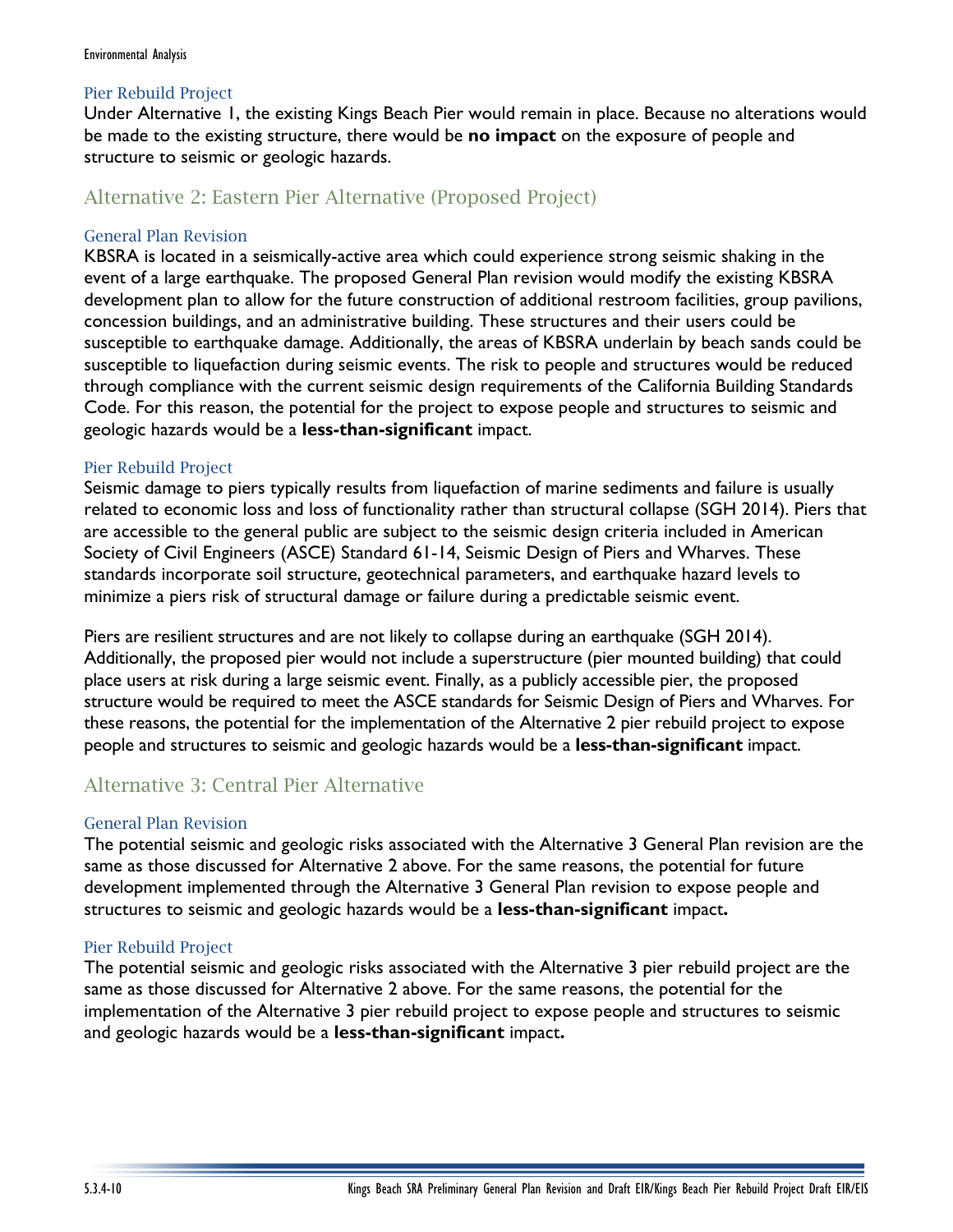# Alternative 4: Western Pier Alternative

#### General Plan Revision

The potential seismic and geologic risks associated with the Alternative 4 General Plan revision are the same as those discussed for Alternative 2 above. For the same reasons, the potential for future development implemented through the Alternative 4 General Plan revision to expose people and structures to seismic and geologic hazards would be a **less-than-significant** impact.

#### Pier Rebuild Project

The potential seismic and geologic risks associated with the Alternative 4 pier rebuild project are the same as those discussed for Alternative 2 above. For the same reasons, the potential for the implementation of the Alternative 4 pier rebuild project to expose people and structures to seismic and geologic hazards would be a **less-than-significant** impact.

#### *Mitigation Measures*

No mitigation measures are required.

## Impact 5.3.4-1: Potential for changes to site topography inconsistent with the natural surroundings or substantial changes to undisturbed soil or geologic substructures

Although the General Plan revision associated with Alternatives 2, 3, and 4 would encourage recreational improvements that would result in ground disturbance, the project site topography is subtle and the potential for grading or topography changes that are inconsistent with the TRPA Code would be minimized through compliance with the stringent TRPA and Lahontan RWQCB protective code requirements and permit conditions. For this reason, implementation of the General Plan revision associated with Alternatives 2, 3, and 4 would have a **less-than-significant** impact related to grading, topography, and geologic substructures. Alternative 1 is the no action alternative and as such would have **no impact**.

The pier rebuild component of Alternatives 2, 3, and 4 would require the removal of existing pilings and installation of new pilings to a depth of 6 to 8 feet below the surface of the lakebed. The project site is underlain by deep, ancient lake sediments that extend over half a mile north of the current Lake Tahoe shoreline (Saucedo 2005), therefore it is unlikely that the piles would encounter bedrock. The disturbance required for the installation of the piles would be limited to the area of the pile footprint and would not substantially alter the subsurface geology. For these reasons, the implementation of the pier rebuild component of Alternatives 2, 3, and 4 would have a **less-than-significant** impact on topography and geologic substructures. The Alternative 1 is the no action alternative and as such would have **no impact** on topography and geologic substructures.

# Alternative 1: No Project

#### General Plan Revision

Alternative 1 proposes no changes to the development pattern or types of amenities at KBSRA, and it does not propose future project which could modify the topography or geologic substructures at the site. Therefore, Alternative 1 would have no impact on existing topography or geologic substructures.

#### Pier Rebuild Project

Under Alternative 1, the existing Kings Beach Pier would remain in place. Because no alterations would be made to the existing structure, there would be **no impact** to existing topography or geologic substructures.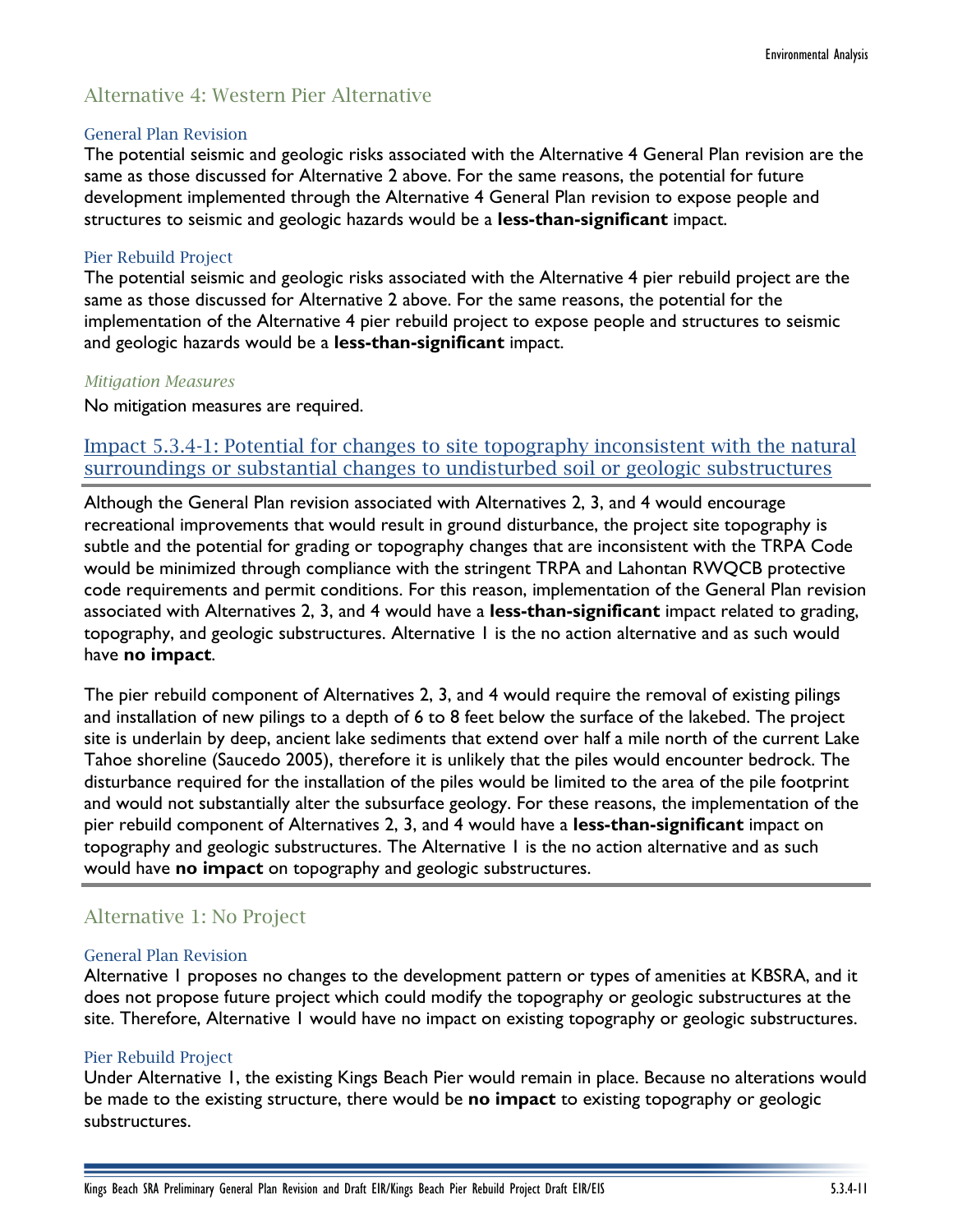# Alternative 2: Eastern Pier Alternative (Proposed Project)

#### General Plan Revision

The Alternative 2 General Plan revision would support projects requiring grading, excavation, and permanent, if minor, topography changes. The natural topography of the site is nearly flat in the forested area north of the beach and slopes gently downward from the top of the beach to the water's edge. Because of this, future projects would not require large amounts of cut/fill excavation or topographic changes to prepare a site for development. All future projects implemented through the revised General Plan revision would be subject to the requirements Chapter 33, "Grading and Construction," of the TRPA Code*.* TRPA Code Chapter 33 includes specific provisions for timing of grading, winterization of construction sites, specifications for cut and fills areas, protection of vegetation during construction, preparation of a Slope Stabilization Plan for projects at the request of TRPA, and limitations on excavation deeper than 5 feet where the potential to intercept groundwater exists. TRPA Code Section 33.3.6 allows excavation deeper than 5 feet in limited circumstances, provided that a soils/hydrologic report has been completed that demonstrates that the excavation would not interfere with or intercept groundwater, no damage occurs to mature trees, excavated material is disposed of properly (as defined in Code Section 33.3.4), and the project site's natural topography is maintained.

Although the General Plan revision associated with Alternative 2 would encourage recreational improvements that would result in ground disturbance, the potential for grading or topographic changes that are inconsistent with the TRPA Code would be minimized through compliance with stringent TRPA Code requirements and permit conditions. For this reason, implementation of Alternative 2 would have a **less-than-significant** impact related to grading, topography, and geologic substructures.

#### Pier Rebuild Project

The Alternative 2 pier rebuild project would require the removal of 26 existing pier pilings. Rebuilding the pier at the eastern location would require driving 27 new piles to a depth of 6 to 8 feet below the surface of the lakebed. The sands and lake sediments in this area are mixed with cobble material from volcanic mudflows to a depth of approximately 3 feet, and are underlain by ancient lakebed sediments (NRCS 2007). These sediments are deep and extend over half a mile north of the current Lake Tahoe shoreline (Saucedo 2005), therefore it is unlikely that the piles would encounter bedrock. The disturbance required for the installation of the piles would be limited to the area of the pile footprint and would not substantially alter the subsurface geology. For these reasons, the implementation of the Alternative 2 pier rebuild project would have a **less-than-significant** impact on topography and geologic substructures.

# Alternative 3: Central Pier Alternative

### General Plan Revision

The potential for detrimental modifications of site topography or an adverse effect to geologic substructures resulting from the implementation of Alternative 3 is the same as discussed for Alternative 2 above. Although the General Plan revision associated with Alternative 3 would encourage recreational improvements that would result in ground disturbance, the potential for grading or topography changes that are inconsistent with TRPA Code would be minimized through compliance with the stringent TRPA and Lahontan RWQCB protective code requirements and permit conditions. For this reason, implementation of Alternative 3 would have a **less-than-significant** impact related to grading, topography, and geologic substructures.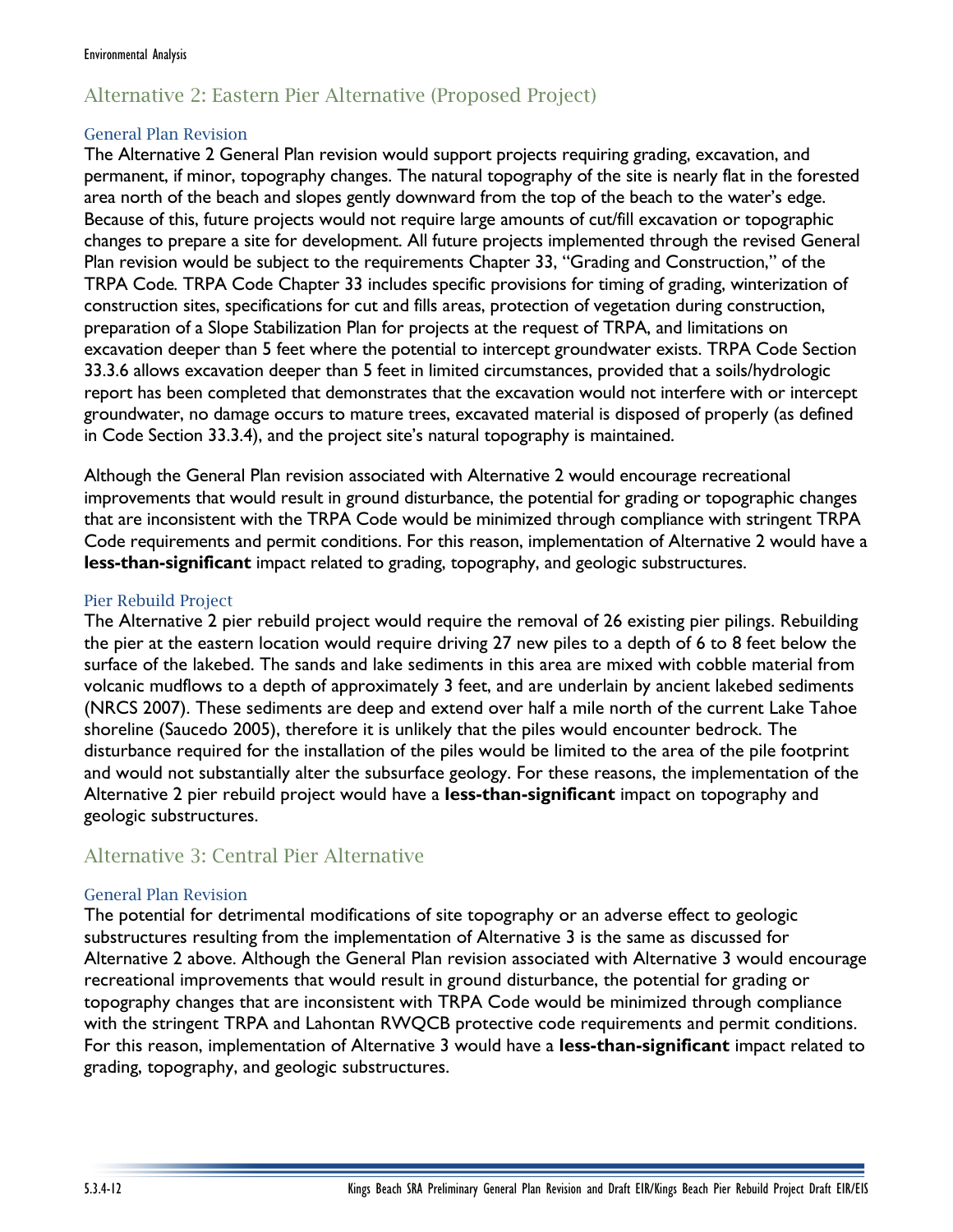#### Pier Rebuild Project

The effects to topography and geologic substructure from the implementation of the Alternative 3 per rebuild project would be similar to those discussed for Alternative 2. The Alternative 3 pier would require the installation of 33 new piles (six more than Alternative 2). As discussed for Alternative 2, because the geologic substructure consists of deep lake sediments the piling installation would be unlikely to encounter bedrock, and disturbance required for the installation of the piles would be limited to the area of the pile footprint. Therefore, implementation of the Alternative 3 pier rebuild project would have a **less-than-significant** impact on topography and geologic substructures.

# Alternative 4: Western Pier Alternative

#### General Plan Revision

The potential for detrimental modifications of site topography or an adverse effect to geologic substructures resulting from the implementation of Alternative 4 is the same as discussed for Alternative 2 above. Although the General Plan revision associated with Alternative 4 would encourage recreational improvements that would result in ground disturbance, the potential for grading or topography changes that are inconsistent with TRPA Code would be minimized through compliance with the stringent TRPA and Lahontan RWQCB protective code requirements and permit conditions. For this reason, implementation of Alternative 4 would have a **less-than-significant** impact related to grading, topography, and geologic substructures.

#### Pier Rebuild Project

The effects to topography and geologic substructure from the implementation of the Alternative 4 pier rebuild project would be similar to those discussed for Alternative 2. The Alternative 4 pier would require the installation of 33 new piles (the same number required for Alternative 3, and six more than Alternative 2). As discussed for Alternative 2, because the geologic substructure consists of deep lake sediments the piling installation would be unlikely to encounter bedrock, and disturbance required for the installation of the piles would be limited to the area of the pile footprint. Therefore, implementation of the Alternative 4 pier rebuild project would have a **less-than-significant** impact on topography and geologic substructures.

#### *Mitigation Measures*

No mitigation measures are required.

# Cumulative Impacts

Cumulative impacts related to land coverage, erosion, and changes to natural topography are considered in the context of the Kings Beach watershed. Seismic effects are localized by nature and are not cumulative. The cumulative projects as well as the proposed project would alter land coverage, create soil disturbance that could lead to increased erosion, or make changes to existing topography. However, all of these projects would be required to comply with the stringent regulatory protections enforced by TRPA and Lahontan RWQCB. These protections control the amount of land coverage that can be created by any project, require temporary and permanent erosion control BMPs, and protect natural topographic features. Therefore, because stringent regulations are in place to safeguard geologic and soil resources for all cumulative projects within the Kings Beach watershed, the proposed project, or the other action alternatives, and the cumulative projects would not result in cumulative adverse effects to these resources.